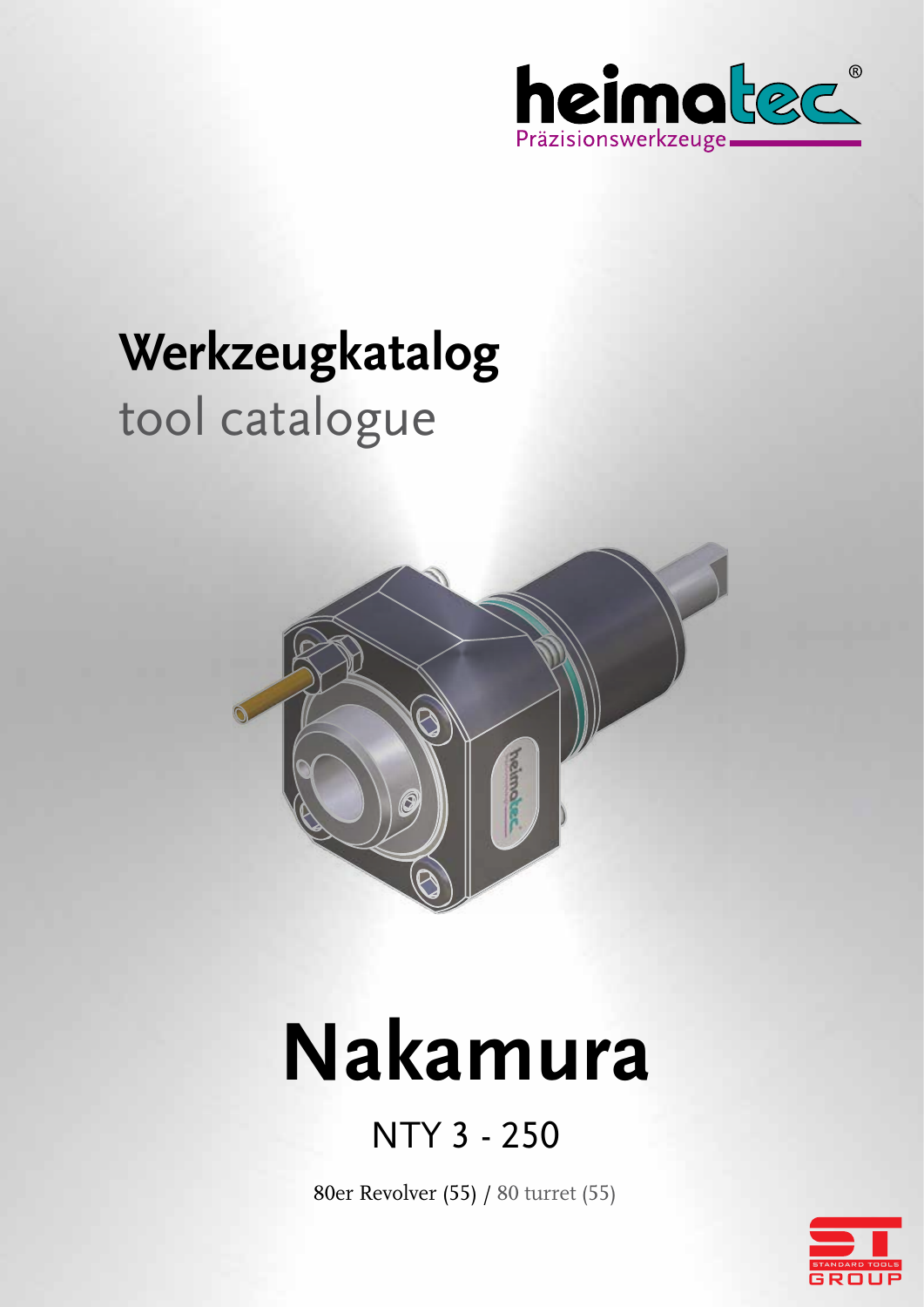

Hinweis zu den AGBs: Diese finden Sie in unserem Internetauftritt unter **www.heimatec.de** Home/Impressum/AGB

Terms and conditions: You will find them on our website **www.heimatec.com** Home/Imprint/Terms and Conditions

Das Katalog-Werk einschließlich aller seiner Teile ist urheberrechtlich geschützt. Jede Verwertung außerhalb der engen Grenzen des Urheberrechtsgesetzes ist ohne Zustimmung der Rechteeinhaber unzulässig und strafbar. Das gilt insbesondere für Vervielfältigungen, Übersetzungen, Mikroverfilmungen und die Einspeicherung und Verarbeitung in elektronischen Systemen.

**heimatec® GmbH** behält sich Änderungen technischer Art jederzeit ohne Vorankündigung vor. Dies gilt inbesondere bei Anpassungen an neue oder geänderte internationale Normen oder bei Weiterentwicklungen unserer Produkte oder Herstellungsprozesse.

This catalogue, including all its parts, is protected by copyright. Each use outside the restricted limitations of the Copyright Act is inadmissible and liable to prosecution without the consent of heimatec. This is particularly valid for duplication, translation, microfilming and feeding and processing in electronic systems.

**heimatec® GmbH** reserves the right of technical changes everytime without advance notice, which is particularly valid for adaptions to new or changed international standards, or to developments of our products or manufacturing processes.

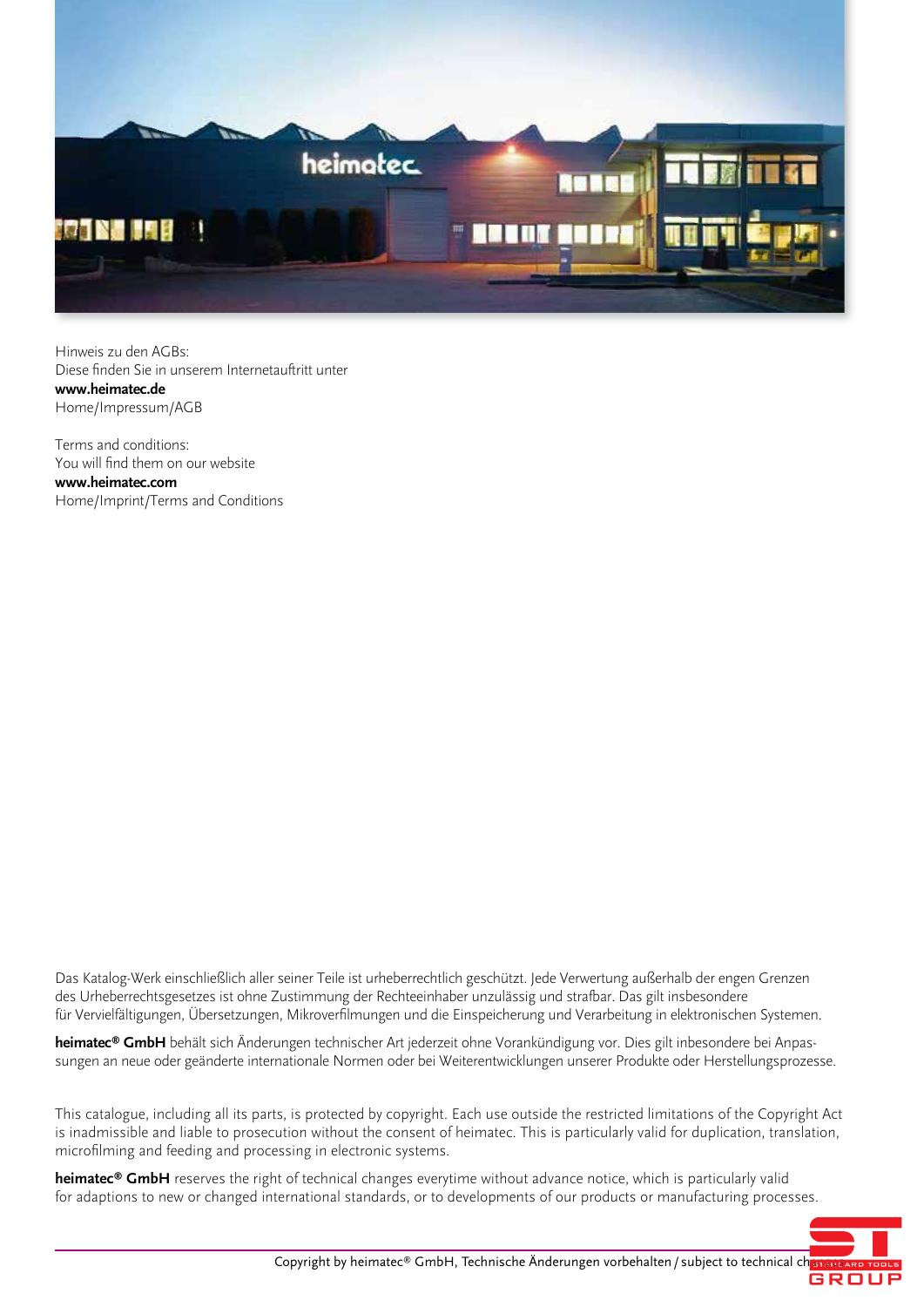# Lieferprogramm - Standard delivery programme - standard



### **angetriebene Werkzeuge driven tools**

| Axial-Bohr- und Fräskopf<br>$n_{max}$ = 6000 min <sup>-1</sup> | axial drilling and milling head       |                  |               |
|----------------------------------------------------------------|---------------------------------------|------------------|---------------|
| 801055033                                                      | ER 25 AX u-tec                        | EК               | 1:1           |
| 8 010 55 034                                                   | ER 25 AX u-tec                        | IK 25 bar        | 1:1           |
| 8 010 55 035                                                   | ER 25 AX u-tec                        | IK 70 bar        | 1:1           |
| 8 010 56 063                                                   | ER 32 AX u-tec                        | FK               | 1:1           |
| 801056064                                                      | ER 32 AX u-tec                        | IK 25 bar        | 1:1           |
| 801056065                                                      | ER 32 AX u-tec                        | IK 70 bar        | 1:1           |
| 8 010 56 059                                                   | easy quick HT 4                       | FK               | 1:1           |
| 801056066                                                      | easy quick HT 4                       | IK 25 bar        | 1:1           |
| 8 010 56 067                                                   | easy quick HT 4                       | IK 70 bar        | 1:1           |
| Axial-Bohr- und Fräskopf                                       | axial drilling and milling head       | kurze Ausführung | short version |
| $n_{max}$ = 6000 min <sup>-1</sup>                             |                                       |                  |               |
|                                                                | 8 010 56 032 easy quick HT 4          | EК               | 1:1           |
|                                                                | 8 010 56 031 easy quick HT 4          | IK 25 bar        | 1:1           |
| Axial-Bohr- und Fräskopf                                       | axial drilling and milling head       |                  |               |
| $n_{max}$ = 24000 min <sup>-1</sup>                            |                                       |                  |               |
|                                                                | 8 013 54 005 ER 16 AX u-tec           | EК               | 1:4           |
| 8 013 54 007                                                   | ER 16 AX u-tec                        | IK 70 bar        | 1:4           |
| Axial-Bohr- und Fräskopf                                       | axial drilling and milling head       |                  |               |
| $n_{max}$ = 6000 min <sup>-1</sup>                             |                                       |                  |               |
| 8 011 54 012                                                   | Kombidorn/universal arbor 16          |                  | EK 1:1        |
| 8 011 55 015                                                   | Kombidorn/universal arbor 22          |                  | EK 1:1        |
| 8 011 54 006                                                   | Kombidorn/universal arbor 3/4" EK 1:1 |                  |               |
| 8 011 54 009                                                   | Kombidorn/universal arbor 1/2" EK 1:1 |                  |               |
|                                                                |                                       |                  |               |





**Axial-Bohr- und Fräskopf axial drilling and milling head**

| Achsversatz / offset  A=42 |  |  |
|----------------------------|--|--|
|----------------------------|--|--|

|                                     | 8 019 55 018 ER 25 AX u-tec EK 1:1         |  |     |  |
|-------------------------------------|--------------------------------------------|--|-----|--|
|                                     | 8 019 55 023 ER 25 AX u-tec IK 140 bar 1:1 |  |     |  |
| $n_{max}$ = 6000 min <sup>-1</sup>  |                                            |  |     |  |
|                                     | 8 019 55 024 ER 25 AX u-tec EK 1:2         |  |     |  |
|                                     | 8 019 55 025 ER 25 AX u-tec IK 140 bar 1:2 |  |     |  |
| $n_{max}$ = 12000 min <sup>-1</sup> |                                            |  |     |  |
|                                     | 8 019 55 026 ER 25 AX u-tec EK 1:3         |  |     |  |
|                                     | 8 019 55 027 ER 25 AX u-tec IK 140 bar 1:3 |  |     |  |
| $n_{max}$ = 18000 min <sup>-1</sup> |                                            |  |     |  |
|                                     | 8 019 55 028 <b>ER 25 AX u-tec</b> EK      |  | 2:1 |  |
|                                     | 8 019 55 029 ER 25 AX u-tec IK 140 bar 2:1 |  |     |  |
| $n_{max}$ = 3000 min <sup>-1</sup>  |                                            |  |     |  |
|                                     |                                            |  |     |  |



**Winkel-Bohr- und Fräskopf radial drilling and milling head**

*Mittenmaß / center distance H=65 n max = 6000 min-1*

|  | 8 030 55 092 ER 25 AX u-tec             | FK.        | 1:1 |
|--|-----------------------------------------|------------|-----|
|  | 8 030 55 091 ER 25 AX u-tec             | IK 140 bar | 1:1 |
|  | 8 030 56 095 ER 32 AX u-tec             | FK.        | 1:1 |
|  | 8 030 56 096 ER 32 AX u-tec IK 140 bar  |            | 1:1 |
|  | 8 030 56 072 easy quick HT 4            | FK.        | 1:1 |
|  | 8 030 56 075 easy quick HT 4 IK 140 bar |            | 1:1 |

 $\phi \rightarrow \phi$ 

MTN/2012/11

MTN/2012/11



Copyright by heimatec® GmbH, Technische Änderungen vorbehalten / subject to technical changes accessories **ZB...\***

*easy-quick* **u-tec**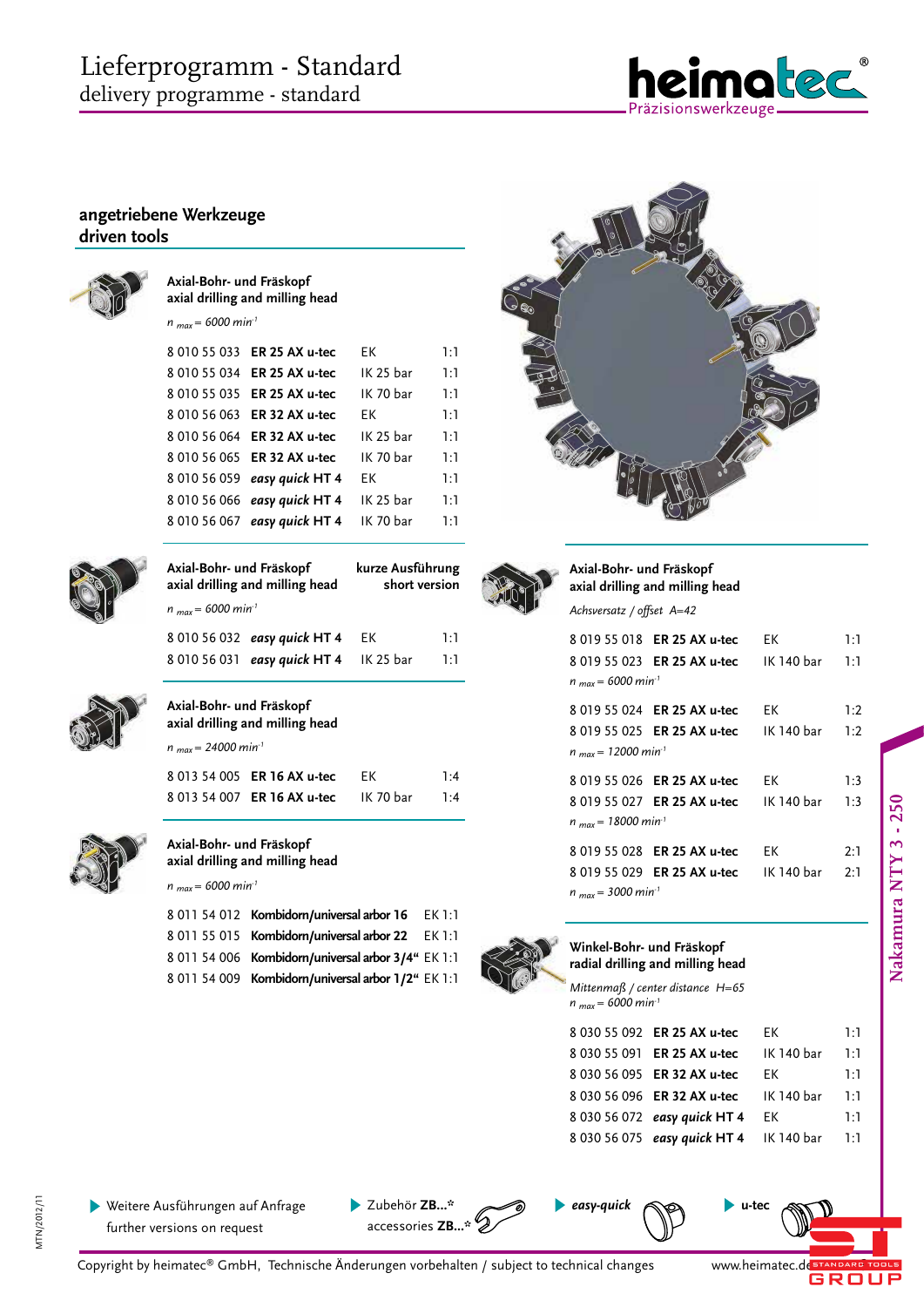



#### **Winkel-Bohr- und Fräskopf radial drilling and milling head**

*Mittenmaß / center distance H=65 n max = 3000 min-1*

| 8 030 55 063 ER 25 AX u-tec  | FK         | 2:1 |
|------------------------------|------------|-----|
| 8 030 55 064 ER 25 AX u-tec  | IK 140 bar | 2:1 |
| 8 030 56 070 ER 32 AX u-tec  | FK         | 2:1 |
| 8 030 56 090 ER 32 AX u-tec  | IK 140 bar | 2:1 |
| 8 030 56 073 easy quick HT 4 | FK         | 2:1 |
| 8 030 56 059 easy quick HT 4 | IK 140 bar | 2.1 |
|                              |            |     |



#### **Winkel-Bohr- und Fräskopf radial drilling and milling head**

*Mittenmaß / center distance H=77 n max = 12000 min-1*

|  | 8 030 55 122 ER 25 AX u-tec             | FK.        | 1:2 |
|--|-----------------------------------------|------------|-----|
|  | 8 030 55 123 ER 25 AX u-tec             | IK 140 bar | 1:2 |
|  | 8 030 56 126 easy quick HT 4            | EK         | 1:2 |
|  | 8 030 56 125 easy quick HT 4 IK 140 bar |            | 1:2 |
|  |                                         |            |     |



#### **Winkel-Bohr- und Fräskopf radial drilling and milling head**

*Mittenmaß / center distance H=77 n max = 18000 min-1*

| 8 030 55 140 ER 25 AX u-tec  | FK.        | 1:3                                     |
|------------------------------|------------|-----------------------------------------|
| 8 030 55 139 ER 25 AX u-tec  | IK 140 bar | 1:3                                     |
| 8 030 56 124 easy quick HT 4 | EK         | 1:3                                     |
|                              |            | 1:3                                     |
|                              |            | 8 030 56 121 easy quick HT 4 IK 140 bar |



#### **Winkel-Bohr- und Fräskopf radial drilling and milling head**

*Mittenmaß / center distance H=65 n max = 24000 min-1*

**Winkel-Bohr- und Fräskopf radial drilling and milling head** *Mittenmaß / center distance H=65* 

| 8 030 54 042 ER 16 AX u-tec | FK         | 1:4 |
|-----------------------------|------------|-----|
| 8 030 54 050 ER 16 AX u-tec | IK 140 bar | 1:4 |

8 031 54 014 **Kombidorn/universal arbor 16** EK 1:1 8 031 55 016 **Kombidorn/universal arbor 22** EK 1:1 8 031 56 012 **Kombidorn/universal arbor 27** EK 1:1 8 031 54 016 **Kombidorn/universal arbor 3/4"** EK 1:1





**Schwenkkopf universal head**

*n max = 6000 min-1*

#### **Schwenkkopf universal head**

*Mittenmaß / center distance H=69 Achsversatz / offset A=60*

*Mittenmaß / center distance H=57* 

**Winkel-Bohr- und Fräskopf radial drilling and milling head** *Mittenmaß / center distance H=65* 

*doppelspindelig / double spindle*

8 039 55 042 **ER 25 AX u-tec** EK 1:1 8 039 56 016 **ER 32 AX u-tec** EK 1:1 8 039 56 009 *easy quick* **HT 4** EK 1:1

8 040 53 000 **ER 11 A** EK 1:1 8 040 54 002 **ER 16** EK 1:1

*n max = 6000 min-1* 

*easy-quick* **u-tec**

|                                    | 8 043 54 000 ER 16 AX u-tec                       | FK. | ויו |
|------------------------------------|---------------------------------------------------|-----|-----|
|                                    | 8 043 54 001 <b>ER 16 AX u-tec</b> IK 140 bar 1:1 |     |     |
| $n_{max}$ = 6000 min <sup>-1</sup> |                                                   |     |     |
|                                    | 8 043 54 002 ER 16 AX u-tec                       | FK. | 1.2 |
|                                    | 8 043 54 003 <b>ER 16 AX u-tec</b> IK 140 bar 1:2 |     |     |

 $\blacksquare$ 

*n max = 12000 min-1*



*n max = 6000 min-1*

Weitere Ausführungen auf Anfrage further versions on request

Zubehör **ZB...\*** accessories **ZB...\***

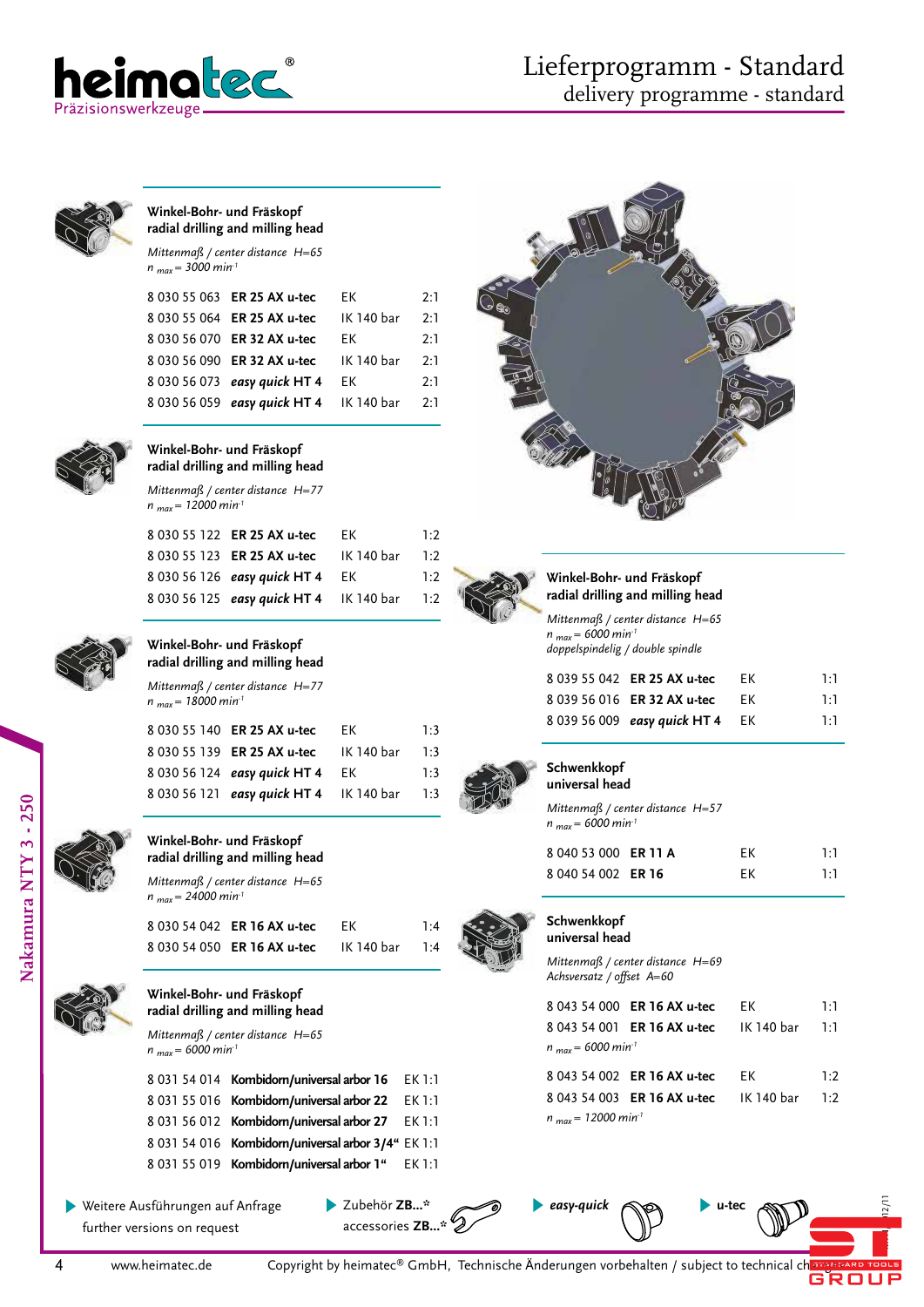

| Winkel-Scheibenfräserkopf<br>radial disk mill head                                                                                                 |  |           | $\pm 10^\circ$ drehbar<br>$±10°$ turnable |
|----------------------------------------------------------------------------------------------------------------------------------------------------|--|-----------|-------------------------------------------|
| Mittenmaß / center distance $H = 76$<br>auf 0° absteckbar / 0° can be pinned<br>$n_{max}$ = 3000 min <sup>-1</sup><br>kein Kühlmittel / no coolant |  |           |                                           |
| 8 037 53 001<br>ø 13                                                                                                                               |  |           | 2:1                                       |
| 8 037 54 015 ø 5/8"                                                                                                                                |  |           | 2:1                                       |
| 8 037 54 016 ø 1/2"                                                                                                                                |  |           | 2:1                                       |
| Axial-Mehrspindel Werkzeuge<br>axial multi spindle tools                                                                                           |  |           | 2-spindlig<br>2-spindles                  |
| Achsversatz / offset A=56<br>$n_{max}$ = 6000 min <sup>-1</sup>                                                                                    |  |           |                                           |
| 8 050 54 001<br>ER 16 AX u-tec                                                                                                                     |  | EК        | 1:1                                       |
| 8 050 54 002 ER 16 AX u-tec                                                                                                                        |  | IK 25 bar | 1:1                                       |
| Axial-Mehrspindel Werkzeuge<br>axial multi spindle tools                                                                                           |  |           | 3-spindlig<br>3-spindles                  |
| Achsversatz / offset A=0 / 56<br>$n_{max}$ = 6000 min <sup>-1</sup>                                                                                |  |           |                                           |
| 8 050 54 003 ER 16 AX u-tec                                                                                                                        |  | EК        | 1:1                                       |
| Winkel-Mehrspindel Werkzeuge<br>angle multi spindle tools                                                                                          |  |           | 2-spindlig<br>2-spindles                  |
| Mittenmaß / center distance H=65<br>$n_{max}$ = 6000 min <sup>-1</sup>                                                                             |  |           |                                           |
| 8 053 54 000<br>ER 16 AX u-tec                                                                                                                     |  | EК        | 1:1                                       |
| 8 053 54 001<br>ER 16 AX u-tec                                                                                                                     |  | IK 25 bar | 1:1                                       |



# **feste Werkzeuge static tool holders**



**Kombi-Drehstahlhalter universal turning holder** 

|  | 8 224 15 002 Vierkant/square 25/20 | EК |
|--|------------------------------------|----|
|  | 8 224 15 012 Vierkant/square 1"    | EК |



# **Doppel-Drehstahlhalter**

| double turning holder |                                   |    |  |  |
|-----------------------|-----------------------------------|----|--|--|
|                       | 8 251 11 003 Vierkant/square 20   | FK |  |  |
|                       | 8 251 11 007 Vierkant/square 3/4" | FK |  |  |
|                       |                                   |    |  |  |

**Abstechhalter / Drehhalter cut-off holder / turning holder**

|  | 8 224 11 005 Vierkant/square 20   | (1) | ЕK |
|--|-----------------------------------|-----|----|
|  | 8 224 11 018 Vierkant/square 3/4" | (1) | ЕK |
|  | 8 225 11 005 Vierkant/square 20   | (2) | EK |
|  | 8 225 11 012 Vierkant/square 3/4" | (2) | ЕK |
|  | 8 224 11 003 Vierkant/square 20   | (3) | ЕK |
|  | 8 224 11 016 Vierkant/square 3/4" | (3) | EK |
|  | 8 225 11 002 Vierkant/square 20   | (4) | ЕK |
|  | 8 225 11 009 Vierkant/square 3/4" | (4) | ЕK |
|  |                                   |     |    |



*easy-quick* **u-tec**



Weitere Ausführungen auf Anfrage further versions on request

Zubehör **ZB...\*** accessories **ZB...\***

Copyright by heimatec® GmbH, Technische Änderungen vorbehalten / subject to technical changes

www.heimatec.de STANDARD TOOLS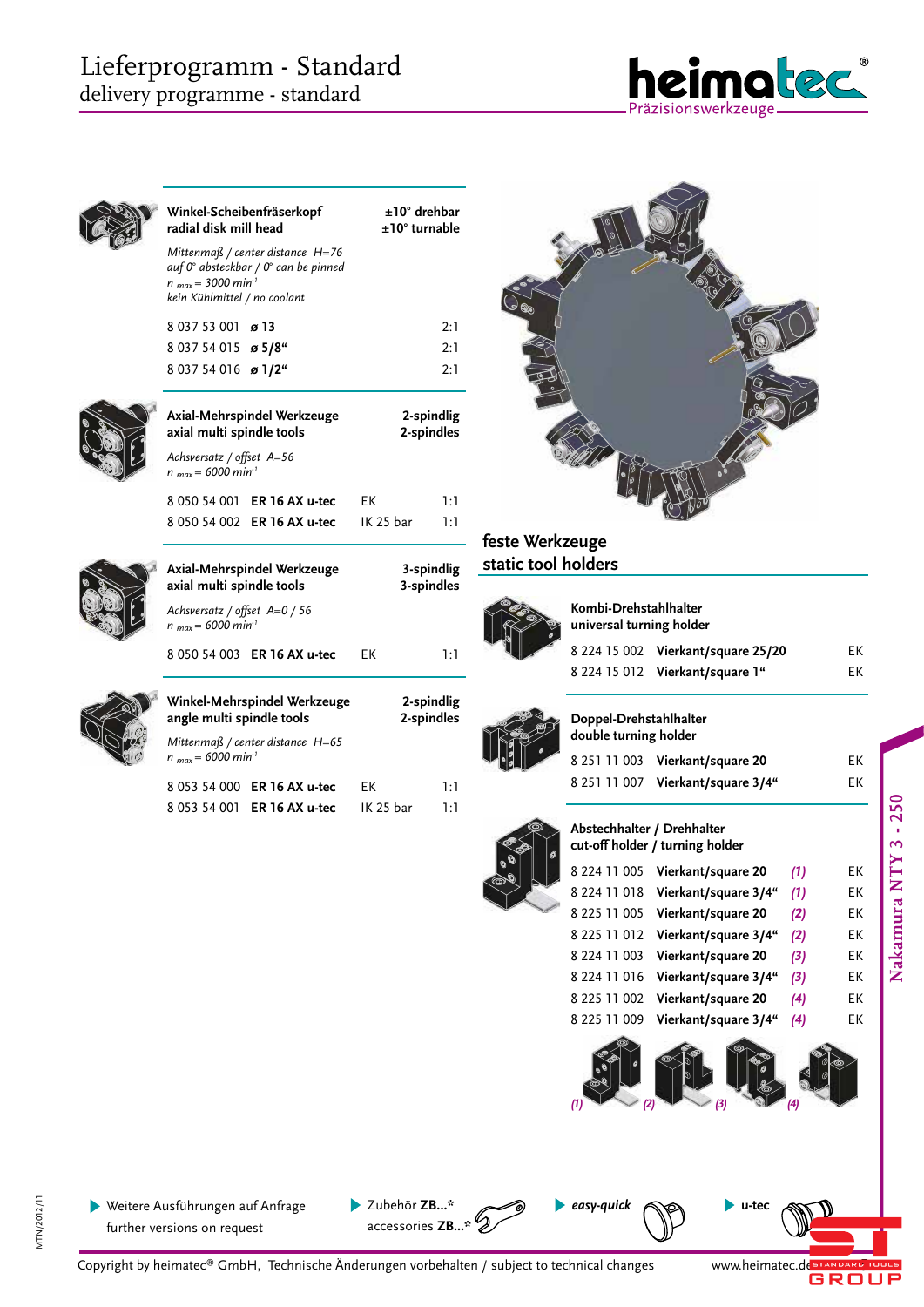

| Abstechhalter                                        |                                           |                |                                             |                                  |       |
|------------------------------------------------------|-------------------------------------------|----------------|---------------------------------------------|----------------------------------|-------|
| cut-off holder                                       |                                           |                |                                             |                                  |       |
| 8 224 13 007 SH 32 (1)                               |                                           | EK             |                                             |                                  |       |
| 8 224 13 004 SH 32 (2)                               |                                           | EK             |                                             |                                  |       |
| (1)                                                  |                                           |                |                                             |                                  |       |
| Kombi-Plandrehhalter<br>combi facing holder          |                                           |                |                                             |                                  |       |
|                                                      | 8 244 11 002 Vierkant/square 20           | EK             |                                             |                                  |       |
| Plandrehhalter<br>facing holder                      |                                           |                |                                             |                                  |       |
|                                                      | 8 244 12 002 Vierkant/square 25           | EK             |                                             |                                  |       |
|                                                      | 8 244 12 005 Vierkant/square 1"           | EK             | insert drill holder                         | Halter für Wendeplattenbohrer    |       |
|                                                      |                                           |                |                                             | Mittenmaß / center distance H=75 |       |
| Bohrstangenhalter<br>boring bar holder               |                                           |                | 8 240 15 007 ø16                            |                                  | IK    |
|                                                      | Mittenmaß / center distance H=75          |                | 8 240 16 009 ø20                            |                                  | IK    |
|                                                      |                                           |                | 8 240 17 023 ø25                            |                                  | IK    |
| 8 240 17 005 ø25                                     |                                           | IK/EK          | 8 240 18 021 ø32                            |                                  | IK    |
| 8 240 18 010 ø32                                     |                                           | IK/EK          |                                             |                                  |       |
| 8 240 17 011 ø1"<br>8 240 18 033 ø1 1/4"             |                                           | IK/EK<br>IK/EK | Aufnahmehalter<br>tool holder               |                                  |       |
| Bohrstangenhalter                                    |                                           |                |                                             | Mittenmaß / center distance H=75 |       |
| boring bar holder                                    |                                           |                | 8 240 15 006 ER 25                          |                                  | IK/EK |
|                                                      | Mittenmaß / center distance H=75          |                | 8 240 16 008 ER 32                          |                                  | IK/EK |
| 8 240 18 012 032                                     |                                           | IK/EK          |                                             | 8 240 16 004 easy quick HT 4     | IK/EK |
| 8 240 17 049 ø1"                                     |                                           | IK/EK          |                                             |                                  |       |
|                                                      |                                           |                | Doppel-Aufnahmehalter<br>double tool holder |                                  |       |
| Doppel-Bohrstangenhalter<br>double boring bar holder |                                           |                |                                             | Mittenmaß / center distance H=75 |       |
|                                                      | Mittenmaß / center distance H=47,5 / 82,5 |                | 8 249 15 001 ER 25                          |                                  | IK/EK |
|                                                      |                                           |                | 8 249 16 000                                | <b>ER 32</b>                     | IK/EK |
| 8 253 17 016 ø25                                     |                                           | IK/EK          | 8 249 16 009                                | easy quick HT 4                  | IK/EK |
| 8 253 17 034 ø1"                                     |                                           | IK/EK          |                                             |                                  |       |
|                                                      |                                           |                |                                             |                                  |       |

Weitere Ausführungen auf Anfrage further versions on request

Zubehör **ZB...\*** accessories **ZB...\*** *easy-quick* **u-tec**



 $\blacksquare$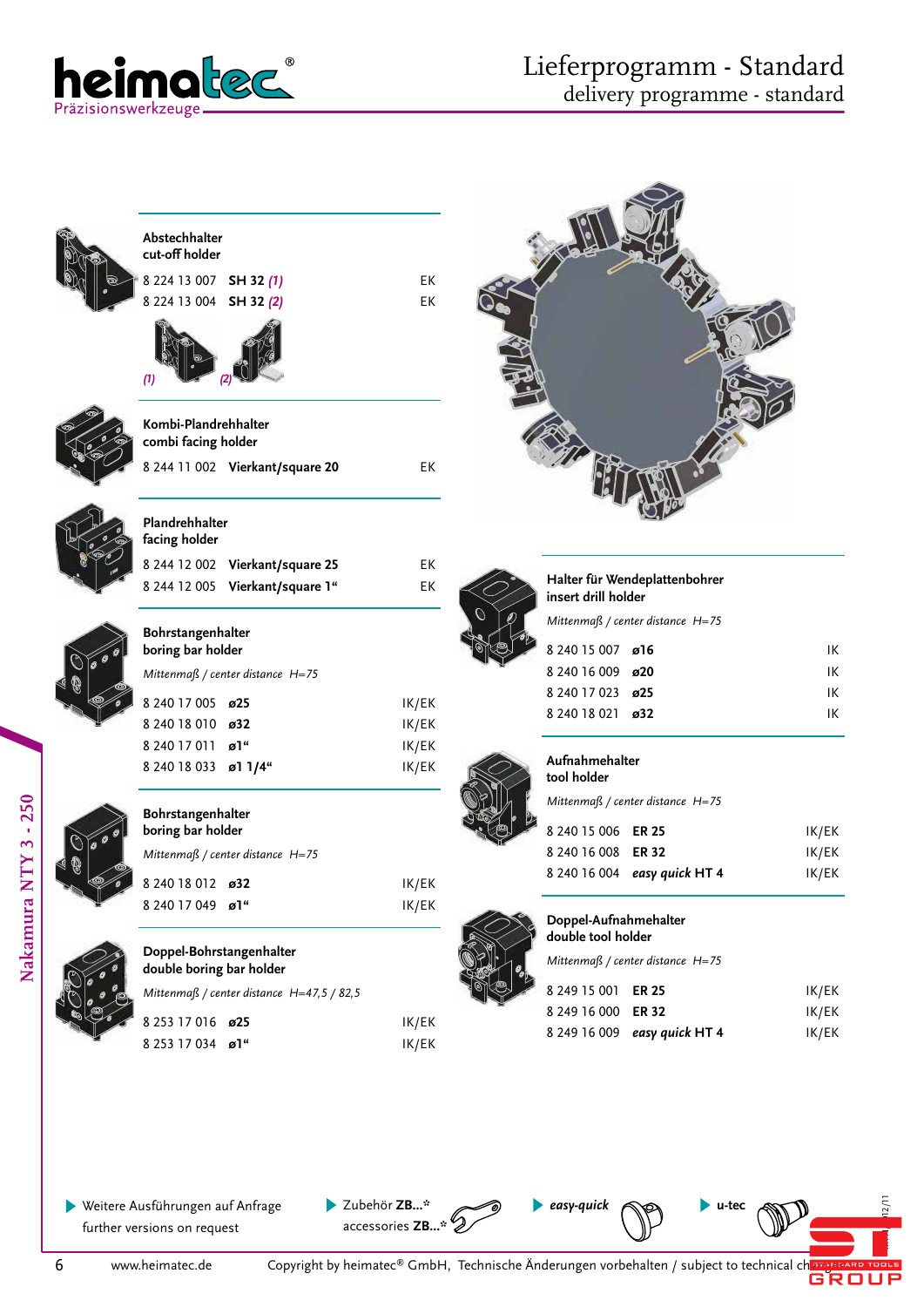# Lieferprogramm - Standard delivery programme - standard



#### **Kombi-Mehrfachdrehhalter combi multiple holder**

| für ½ Stationen-Takt / for ½ station indexing |                                    |    |  |  |
|-----------------------------------------------|------------------------------------|----|--|--|
|                                               | 8 251 14 006 6x Vierkant/square 20 | ЕK |  |  |

8 251 14 018 **6x Vierkant/square 3/4"** EK



#### **Mehrfachhalter multiple holder**

*für ½ Stationen-Takt / for ½ station indexing Mittenmaß / center distance H=82,5*

|  |  | 8 259 19 004  4x Vierkant/square 20 +1x ø25       | IK/EK |
|--|--|---------------------------------------------------|-------|
|  |  | 8 259 19 012 4x Vierkant/square 3/4"+1x ø1" IK/EK |       |



#### **Mehrfach-Bohrstangenhalter multiple boring bar holder**

*für ½ Stationen-Takt / for ½ station indexing Mittenmaß / center distance H=47,5/82,5*

| 8 253 17 017 3x ø25         | IK/EK |
|-----------------------------|-------|
| $825317047$ $3 \times 21$ " | IK/EK |



**Stahlhalter mit rotierender Spitze tool holder with rotating centering point**

*Mittenmaß / center distance H=75*

8 263 19 002 EK



#### **Halter für Zentriereinsatz center holder**

*Mittenmaß / center distance H=55 oder / or 75*

8 261 18 003 **ø32** EK



MTN/2012/11

MTN/2012/11

Weitere Ausführungen auf Anfrage further versions on request

Zubehör **ZB...\*** accessories **ZB...\***



www.heimatec.de FTANDARD TOOLS *easy-quick* **u-tec**